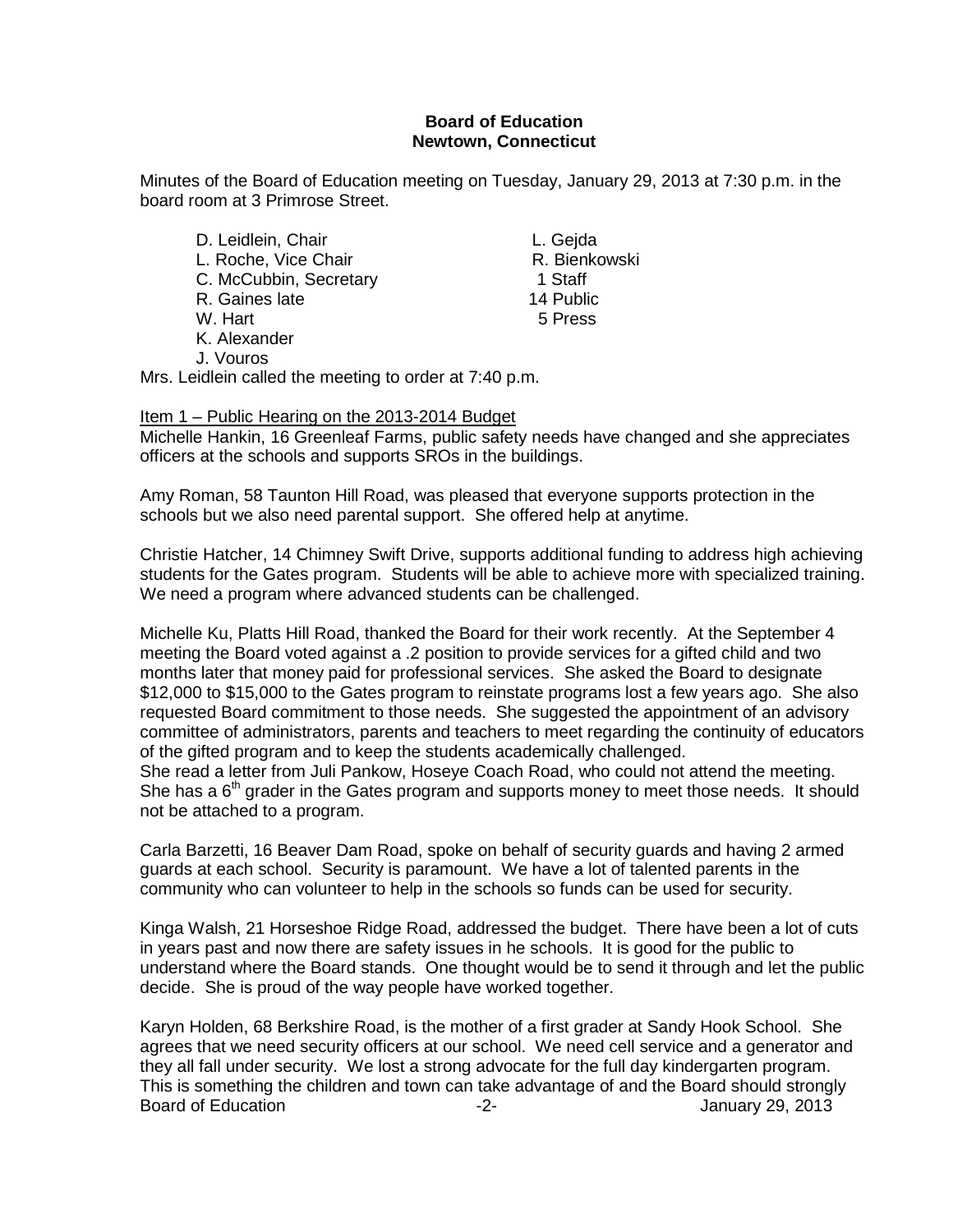consider keeping it in budget. With all that we add to this budget we need to make sure the children can still be children and go out onto the playground. She wants her 6-year-old to be a 6-year-old again.

#### Item 2 – Budget Discussion

Mr. Gaines said a recommendation from the security committee would come to the Board at the meeting on Thursday to add SROs for the elementary schools. They also want them added to the budget and implement immediately additional unarmed security officers in the district with one at each elementary school.

Mrs. Leidlein suggested taking additional time to adopt the budget so there is time to review everything as they will be receiving additional information. She had requested an analysis of the past early retirement plan completed in the fall.

Mr. Vouros felt we needed to see who they are, what positions they hold and what the probability is of finding someone who will sustain the quality of education. Some positions can't be easily replaced. This retirement package shows us where we can possibly save money and we have to be careful that when we do this it shows that we honor these teachers and offer them something that comes close to measuring the success they have had and dedication to the children.

Mrs. Leidlein asked for additional costs since December 14.

Mr. Bienkowski stated he had a meeting the next day with the insurance representatives to see what we are eligible for.

Mrs. Leidlein asked for material on anything including substitutes so they can apply for grants where needed.

Mr. Alexander asked if the staffing information was just until the end of this school year would they be part of the grant and if we will need to pay for anything in the current budget. Mr. Bienkowski said there are a lot of unknowns and has received bills for approximately \$90,000 so far from Board funds. There may be some positions he isn't sure of. Special ed funds will come from the IDEA grant for the TESOL teacher. Seven of the substitutes and the educational assistants are not in the budget for next year. The TESOL teacher will be in the budget for next year.

Mrs. Roche asked if there was more staff being requested for the end of the year. Dr. Gejda said there were none she was aware of.

Mr. Vouros feels there should be a separate list of what we will need to add to the \$6.5M for next year. He feels no positions should be removed from the list.

Mrs. Leidlein referred to the enrollment information and stated she had requested actual enrollment figures for Reed and the middle school also, not Chung's numbers.

Mr. Bienkowski said there was no difference in the numbers. Looking at Reed there is very little change. He would provide a separate chart with actual numbers. He said we did a persistence rate on our own numbers and it was decided to use Chung's numbers for the budget.

Mrs. Leidlein didn't understand using Chung's numbers when the actuals are more accurate. They are higher than we've seen in our schools.

Board of Education **-3-** Figure 29, 2013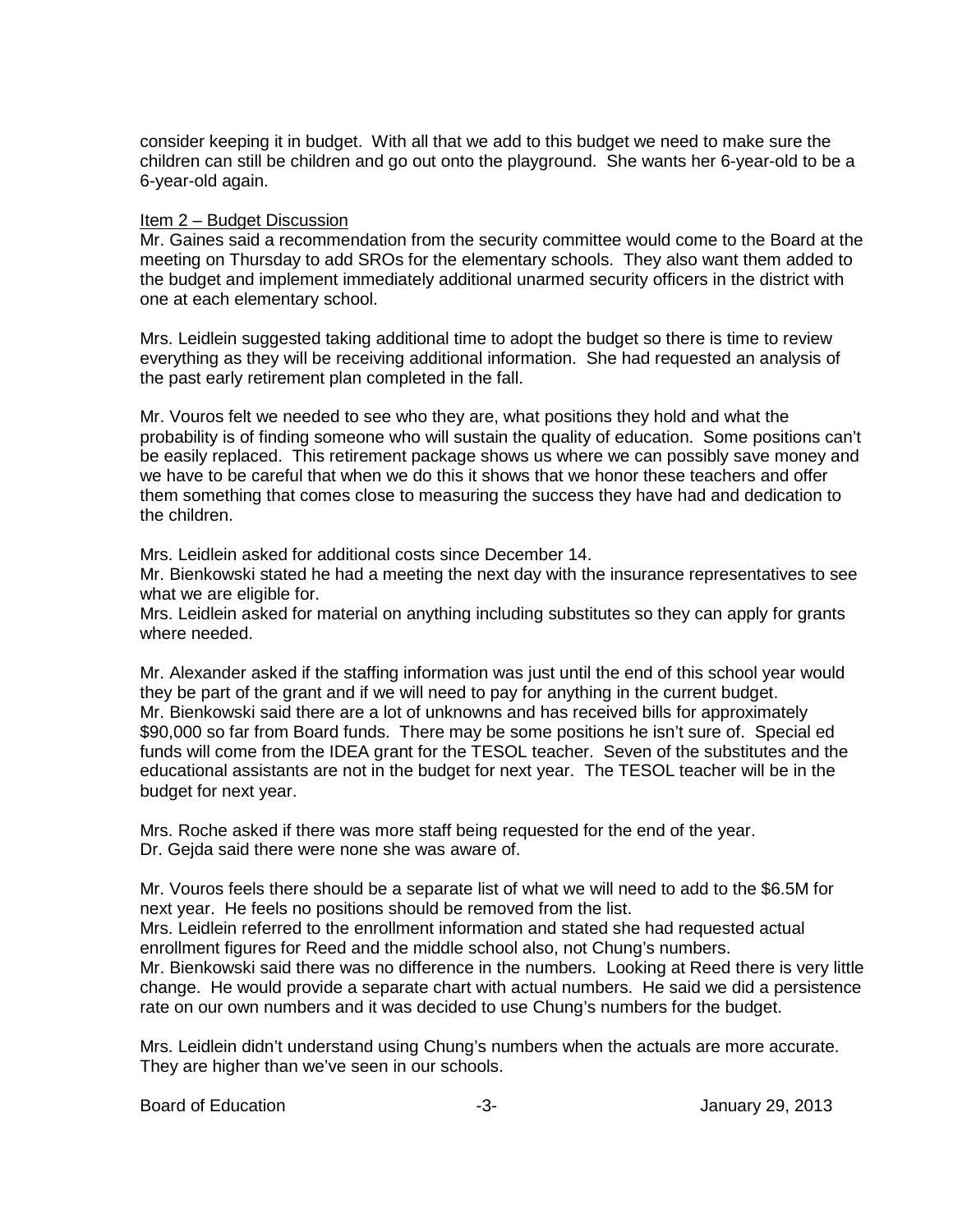Mr. Hart asked about the variance at Head O'Meadow School.

Mr. Bienkowski said they suggest having 71 in grade 1 and 60 in kindergarten.

Mrs. Roche requested the enrollment information be part of the minutes and read a proposed bill regarding ESC grants amounts and the number of children enrolled in half-day kindergarten programs, which is also attached.

Mr. McCubbin explained that currently we have part time kindergarten students that are counted as full time students. We would get a reduced amount from the reimbursement grant when we have full day kindergarten.

MOTION: Mr. Alexander moved to adjourn. Mrs. Roche seconded. Vote: 7 ayes

Item 3 – Adjournment The meeting adjourned at 8:55 p.m.

Respectfully submitted:

\_\_\_\_\_\_\_\_\_\_\_\_\_\_\_\_\_\_\_\_\_\_\_\_\_\_\_\_ Cody McCubbin **Secretary**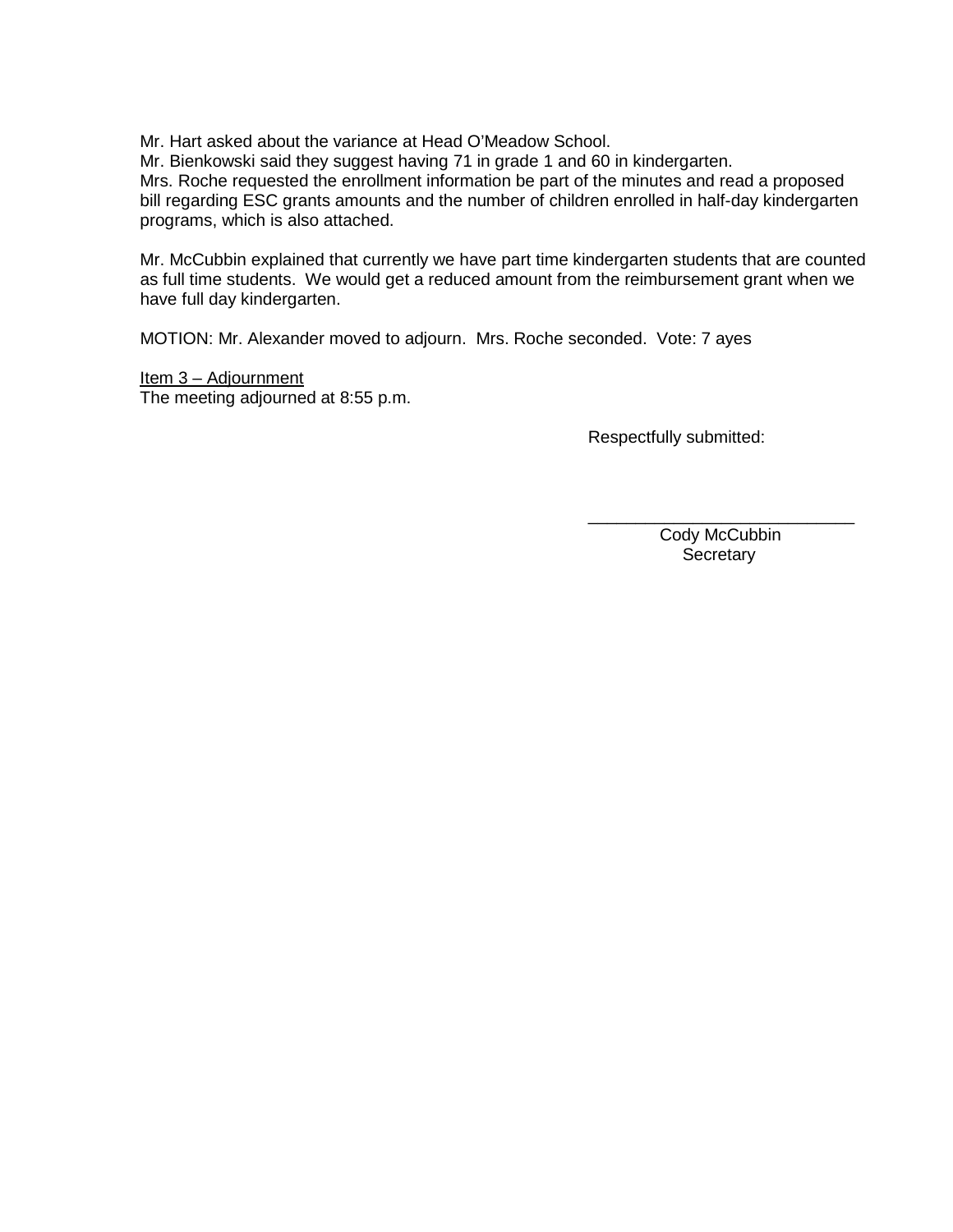# ADDITIONAL STAFFING POST 12/14/12

 $\sim$ 

 $\left\langle \hat{g} \right\rangle$ 

20

 $\bar{y}$ 

| <b>NEW POSITIONS</b>                                                                       |                                                         |                                                                                                                   |                                                                                                                                                        | 2012-13                                                                                                                                      |                                                              |
|--------------------------------------------------------------------------------------------|---------------------------------------------------------|-------------------------------------------------------------------------------------------------------------------|--------------------------------------------------------------------------------------------------------------------------------------------------------|----------------------------------------------------------------------------------------------------------------------------------------------|--------------------------------------------------------------|
| SANDY HOOK                                                                                 |                                                         |                                                                                                                   |                                                                                                                                                        | <b>SALARY</b>                                                                                                                                |                                                              |
| ASSISTANT PRINCIPAL<br>EDUCATIONAL ASSISTANT-                                              | $\mathbf{1}$<br>$\mathbf{1}$<br>$\mathbf{1}$<br>1       | 12/17/2012<br>20 HR/WK @\$13.09/HR<br>20 HR/WK @\$13.09/HR<br>20 HR/WK @\$13.09/HR<br>20 HR/WK @\$13.09/HR        | CATHY MAZZARIELLO<br>ESTIMATED 89 DAYS<br><b>ESTIMATED 89 DAYS</b><br><b>ESTIMATED 89 DAYS</b><br>ESTIMATED 89 DAYS                                    | \$62,034.00<br>\$4,660.04<br>\$4,660.04<br>\$4,660.04<br>\$4,660.04                                                                          |                                                              |
| <b>BUILDING SUBSTITUTES</b><br><b>MIDDLE GATE</b>                                          | 4<br>1<br>1<br>1<br>1<br>$\mathbf{1}$<br>$\overline{7}$ | \$75/DAY<br>\$75/DAY<br>\$75/DAY<br>\$75/DAY<br>\$75/DAY<br>\$75/DAY<br>\$75/DAY                                  | <b>ESTIMATED 89 DAYS</b><br>ESTIMATED 89 DAYS<br>ESTIMATED 89 DAYS<br>ESTIMATED 89 DAYS<br>ESTIMATED 89 DAYS<br>ESTIMATED 89 DAYS<br>ESTIMATED 89 DAYS | \$18,640.16<br>\$6,675.00<br>\$6,675.00<br>\$6,675.00<br>\$6,675.00<br>\$6,675.00<br>\$6,675.00<br>\$6,675.00<br>\$46,725.00<br>\$127,399.16 |                                                              |
| EDUCATIONAL ASSISTANT<br><b>SECURITY GUARD</b>                                             | $\mathbf{1}$                                            | 1 SP. ED. 22.5 HR/WK @\$13.09/HR ESTIMATED 89 DAYS<br>35 HR/WK @\$16.12/HR                                        | ESTIMATED 89 DAYS                                                                                                                                      | \$5,242.55<br>\$10,042.76<br>\$15,285.31                                                                                                     |                                                              |
| <b>HEAD O'MEADOW</b><br>EDUCATIONAL ASSISTANT<br>SECURITY GUARD                            | 1                                                       | 1 PRE-SCH 13 HR/WK @\$13.09/HR<br>35 HR/WK @\$16.12/HR                                                            | ESTIMATED 89 DAYS<br>ESTIMATED 89 DAYS                                                                                                                 | \$3,029.03<br>\$10,042.76<br>\$13,071.79                                                                                                     |                                                              |
| <b>HAWLEY</b><br><b>SECURITY GUARD</b>                                                     | $\mathbf{1}$                                            | 35 HR/WK @\$16.12/HR                                                                                              | ESTIMATED 89 DAYS                                                                                                                                      | \$10,042.76                                                                                                                                  |                                                              |
| REED INTERMEDIATE<br><b>SECURITY GUARD</b>                                                 | $\mathbf{1}$                                            | 35 HR/WK @\$16.12/HR                                                                                              | <b>ESTIMATED 89 DAYS</b>                                                                                                                               | \$10,042.76                                                                                                                                  |                                                              |
| MIDDLE SCHOOL<br><b>SECURITY GUARD</b>                                                     | $\mathbf{I}$                                            | 35 HR/WK @\$16.12/HR                                                                                              | <b>ESTIMATED 89 DAYS</b>                                                                                                                               | \$10,042.76                                                                                                                                  |                                                              |
| <b>HIGH SCHOOL</b><br>EDUCATIONAL ASSISTANT<br><b>GUIDANCE COUNSELOR</b><br>SECURITY GUARD | $\mathbf{1}$<br>$\bf{I}$<br>1<br>$\overline{3}$<br>5    | 1 PRE-SCH 13 HR/WK @\$13.09/HR<br>1.0 FTE<br>35 HR/WK @\$16.12/HR<br>35 HR/WK @\$16.12/HR<br>35 HR/WK @\$16.12/HR | <b>ESTIMATED 89 DAYS</b><br>ESTIMATED 89 DAYS<br>ESTIMATED 89 DAYS<br>ESTIMATED 89 DAYS<br><b>ESTIMATED 89 DAYS</b>                                    | \$3,029.03<br>\$10,042.76<br>\$10,042.76<br>\$10,042.76<br>\$30,128.28<br>\$61,466.92<br>\$247,351.46                                        | \$28,309.61 BASED ON M-6                                     |
| <b>EXTRA/INCREASE FTE/HOURS</b>                                                            |                                                         |                                                                                                                   |                                                                                                                                                        |                                                                                                                                              |                                                              |
| <b>SANDY HOOK</b>                                                                          |                                                         |                                                                                                                   |                                                                                                                                                        |                                                                                                                                              |                                                              |
|                                                                                            |                                                         | .75 TO 1.0 FTE                                                                                                    | NANCY ROGERS-DUFFY<br><b>KRISTEN MATTERA</b><br><b>KRISTINA PIERCE</b>                                                                                 | \$474.96 YTD<br>\$2,429.66                                                                                                                   | \$450.00 FORMER SHS TEACHER<br>\$1,504.70 SHS TEACHER ON LOA |
| <b>HIGH SCHOOL</b><br>EDUCATIONAL ASSISTANT                                                |                                                         |                                                                                                                   | PRE-SCH. 13HR/WK TO 26HR/WK MARIANNE NADRICZNY                                                                                                         |                                                                                                                                              | \$3,403.40 STARTED 1/17/13                                   |
|                                                                                            |                                                         |                                                                                                                   |                                                                                                                                                        | \$5,833.06                                                                                                                                   |                                                              |
| <b>ADDITIONAL STAFFING POST 12/14/12</b>                                                   |                                                         |                                                                                                                   |                                                                                                                                                        | \$253,184.52                                                                                                                                 |                                                              |
| <b>DISTRICT</b>                                                                            |                                                         |                                                                                                                   |                                                                                                                                                        |                                                                                                                                              |                                                              |
| <b>TESOL TEACHER</b>                                                                       |                                                         | .4 TO 1.0 FTE                                                                                                     | NANCY CONRON                                                                                                                                           | \$16,993.62                                                                                                                                  |                                                              |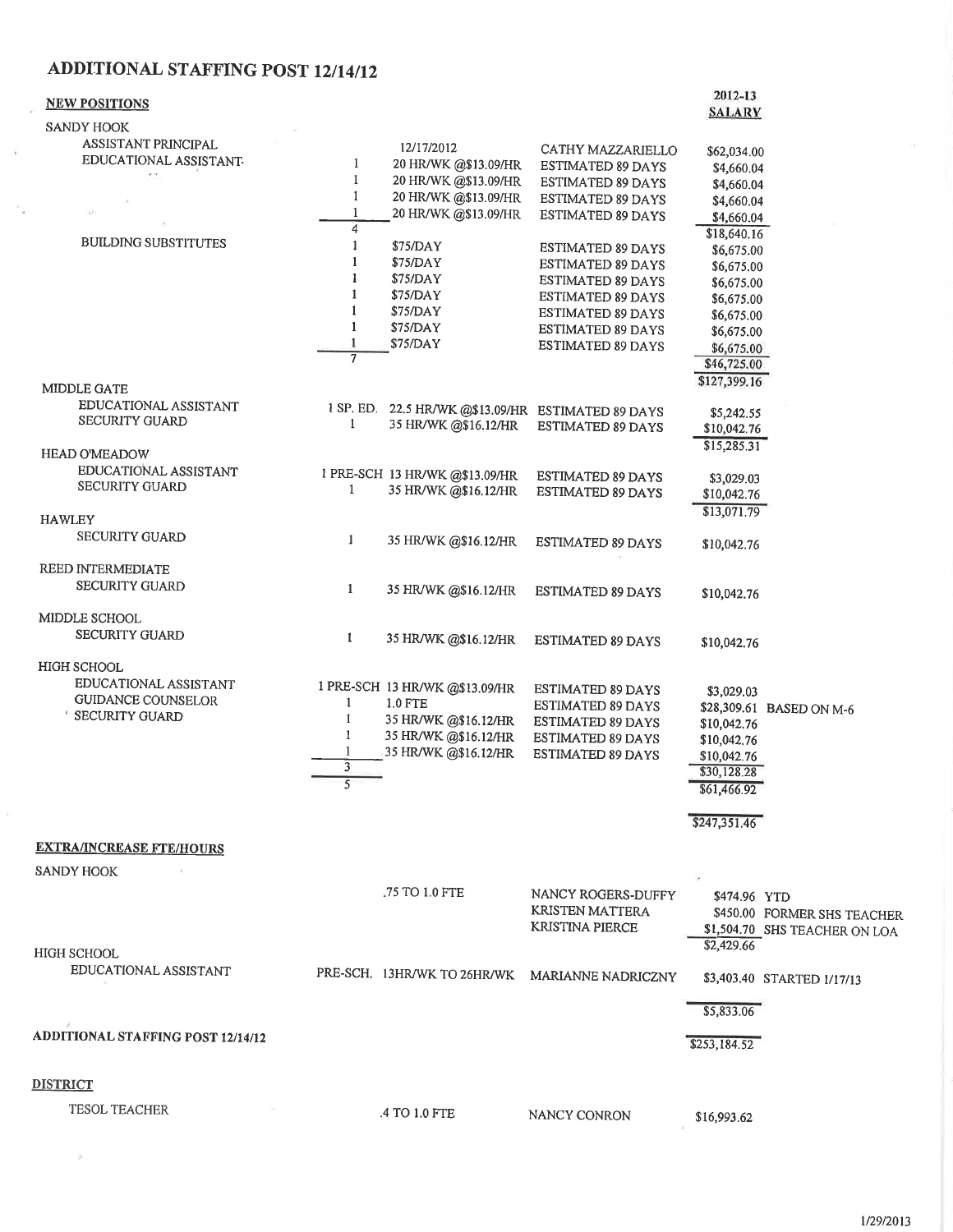## ELEMENTARY SCHOOLS ENROLLMENTS AND STAFFING

|              | HAWLEY ELEMENTARY SCHOOL |                                |                       |                                          |                   |                             |                                              | SANDY HOOK ELEMENTARY SCHOOL<br>MIDDLE GATE ELEMENTARY SCHOOL |                       |                                            |       | <b>HEAD O'MEADOW ELEMENTARY SCHOOL</b> |                                            |                   |                       |                                          |     |                          |                                            |                   |                         |                                            |                   |                                         |                                          |
|--------------|--------------------------|--------------------------------|-----------------------|------------------------------------------|-------------------|-----------------------------|----------------------------------------------|---------------------------------------------------------------|-----------------------|--------------------------------------------|-------|----------------------------------------|--------------------------------------------|-------------------|-----------------------|------------------------------------------|-----|--------------------------|--------------------------------------------|-------------------|-------------------------|--------------------------------------------|-------------------|-----------------------------------------|------------------------------------------|
| GUIDELINE    |                          |                                | <b>ACTUAL 2012-13</b> |                                          |                   | PROJECTED 2013-14           |                                              |                                                               | <b>ACTUAL 2012-13</b> |                                            |       | PROJECTED 2013-14                      |                                            |                   | <b>ACTUAL 2012-13</b> |                                          |     | PROJECTED 2013-14        |                                            |                   | <b>ACTUAL 2012-13</b>   |                                            |                   | PROJECTED 2013-14                       |                                          |
|              |                          | <b>GRADE</b> STUDENTS TEACHERS |                       | CLASS                                    | STUDENTS TEACHERS |                             | <b>CLASS</b>                                 | STUDENTS TEACHERS                                             |                       | <b>CLASS</b>                               |       | STUDENTS TEACHERS                      | <b>CLASS</b>                               | STUDENTS TEACHERS |                       | CLASS                                    |     | <b>STUDENTS TEACHERS</b> | CLASS                                      | STUDENTS TEACHERS |                         | <b>CLASS</b>                               | STUDENTS TEACHERS |                                         | CLASS                                    |
|              | Κ                        | 49                             | $\overline{2}$        | 12<br>12<br>12<br>13                     | 50                | $\overline{3}$<br>$-1.5$    | 16<br>17<br>17                               | 72                                                            | $\overline{2}$        | 17<br>17<br>19<br>19                       | 73    | $\overline{4}$<br>$+2$                 | 18<br>18<br>18<br>19                       | 72                | 2.5                   | 13<br>14<br>15<br>15<br>15               | 64  | $\overline{4}$<br>$+2$   | 16<br>16<br>16<br>16                       | 60                | $\overline{2}$          | 14<br>15<br>15<br>16                       | 43                | 3<br>$+1.5$                             | 14<br>14<br>15                           |
| 20 PER CLASS | $\mathbf{1}$             | 73                             | $\overline{4}$        | 18<br>18<br>18<br>19                     | 67                | $\overline{4}$              | 16<br>17<br>17<br>17                         | 78                                                            | $\,$ 5 $\,$           | 15<br>15<br>16<br>16<br>$16\,$             | 93    | $\sqrt{5}$                             | 18<br>18<br>19<br>19<br>19                 | 85                | $\sqrt{5}$            | 17<br>17<br>17<br>17<br>17               | 82  | 5                        | 16<br>16<br>16<br>17<br>17                 | $72\,$            | $\overline{\mathbf{4}}$ | 17<br>18<br>18<br>19                       | 59                | $\overline{\mathbf{3}}$<br>$-1$<br>$+1$ | 19<br>20<br>20                           |
|              | $\overline{2}$           | 79                             | $\overline{4}$        | 19<br>20<br>20<br>20                     | 67                | $\overline{4}$              | 16<br>17<br>17<br>17                         | 94                                                            | 5                     | 18<br>19<br>19<br>19<br>19                 | 78    | 4<br>-1                                | 19<br>19<br>20<br>20                       | 103               | 6                     | 17<br>17<br>17<br>17<br>17<br>18         | 85  | 5<br>$-1$                | 17<br>17<br>17<br>17<br>17                 | 61                | $\overline{4}$          | 15<br>15<br>15<br>16                       | 62                | 4                                       | 15<br>15<br>16<br>16                     |
| 25 PER CLASS | $\overline{3}$           | 72                             | $\overline{4}$        | 18<br>18<br>18<br>18                     | 80                | $\overline{4}$              | 20<br>20<br>20<br>20                         | $\overline{113}$                                              | 6                     | 17<br>19<br>19<br>19<br>19<br>20           | $102$ | $\overline{5}$<br>$-1$                 | 20<br>20<br>20<br>21<br>21                 | 98                | $\overline{4}$        | 24<br>24<br>25<br>25                     | 101 | 5<br>$+1$                | 20<br>20<br>20<br>20<br>21                 | 58                | 3                       | 19<br>19<br>20                             | $\overline{75}$   | $\overline{4}$<br>$+1$<br>$-1$          | 18<br>19<br>19<br>19                     |
|              | $\overline{4}$           | 88                             | 4                     | 21<br>22<br>22<br>23                     | 81                | 4                           | 20<br>20<br>20<br>21                         | 97                                                            | 5                     | 19<br>19<br>19<br>20<br>20                 | 116   | 5                                      | 23<br>23<br>23<br>23<br>24                 | 93                | $\overline{4}$        | 23<br>23<br>23<br>24                     | 91  | $\overline{4}$           | $22\,$<br>23<br>23<br>23                   | 88                | $\overline{4}$          | 22<br>22<br>22<br>22                       | 51                | $\mathbf{3}$<br>$-1$                    | 17<br>17<br>17                           |
|              | TOTAL                    | 361                            | 18                    | K - 2 Avg.<br>16.8<br>3 - 4 Avg.<br>20.0 | 345               | 19<br><b>FTE CHG</b><br>1.0 | $K - 2$ Avg.<br>13.1<br>$3 - 4$ Avg.<br>20.1 | 454                                                           | 23                    | K - 2 Avg.<br>17.4<br>$3 - 4$ Avg.<br>19.1 | 462   | 23<br>FTE CHG<br>0.0                   | $K - 2$ Avg.<br>14.4<br>3 - 4 Avg.<br>21.8 | 451               | 21.5                  | K - 2 Avg.<br>16.3<br>3 - 4 Avg.<br>23.9 | 423 | 23<br>FTE CHG<br>1.5     | $K - 2$ Avg.<br>12.8<br>3 - 4 Avg.<br>21.3 | 339               | 17                      | K - 2 Avg.<br>16.1<br>$3 - 4$ Avg.<br>20.9 | 290               | 17<br><b>FTE CHG</b><br>0.0             | K - 2 Avg.<br>12.6<br>3 - 4 Avg.<br>18.0 |

 $\frac{2.5}{1/29/2013}$ **Total Change**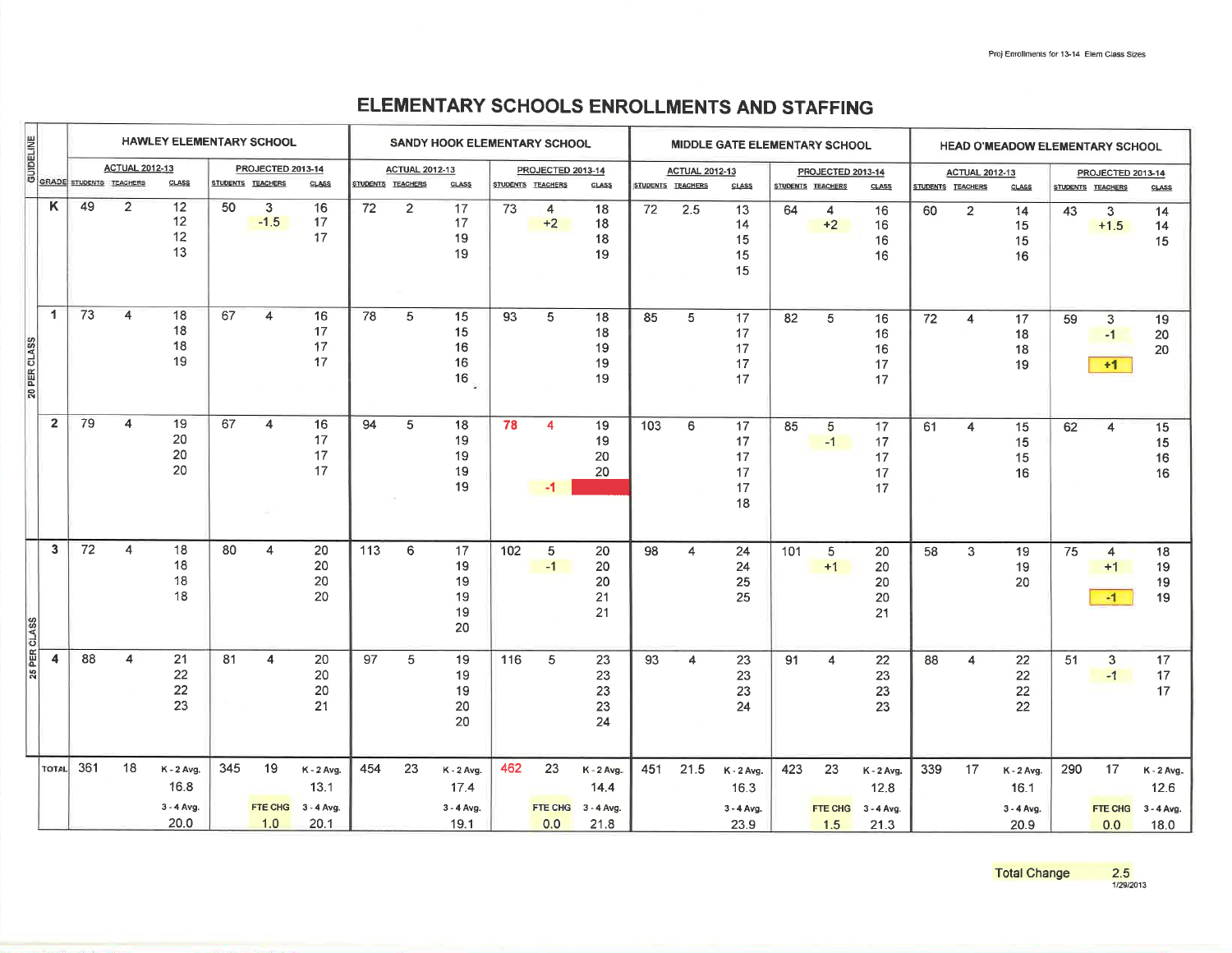#### **Enrollment Update**

 $\bar{m}$ 

**Principal Submissions:** 

- HAW Slight variances to projected, no teacher staffing impact.
- Using same numbers, less 20; one less teacher. **SHS**
- **MGS** Slight variances to projected; no teacher, staffing impact. Lowering class sizes can add three teachers.
- HOM Increase in all grades, suggest plus one grade 1 teacher and remove one grade 3 teacher. Net impact, no change.

Overall all elementary schools are down by 1 teacher at SHS. Compare chart to budget page 50.

- Variance of -10 in projected, slight increase will have no impact on teacher count. Using **RIS** current 4<sup>th</sup> and 5<sup>th</sup> will result in a decrease.
- Variance of -5 in projected, no impact on teacher count. Using current 6<sup>th</sup> and 7<sup>th</sup> will **MS** result in a decrease.
- **HS** Variance of -73 using Chung numbers, to -10 using current classes moved forward. Staffing needs accounted for by HS principal.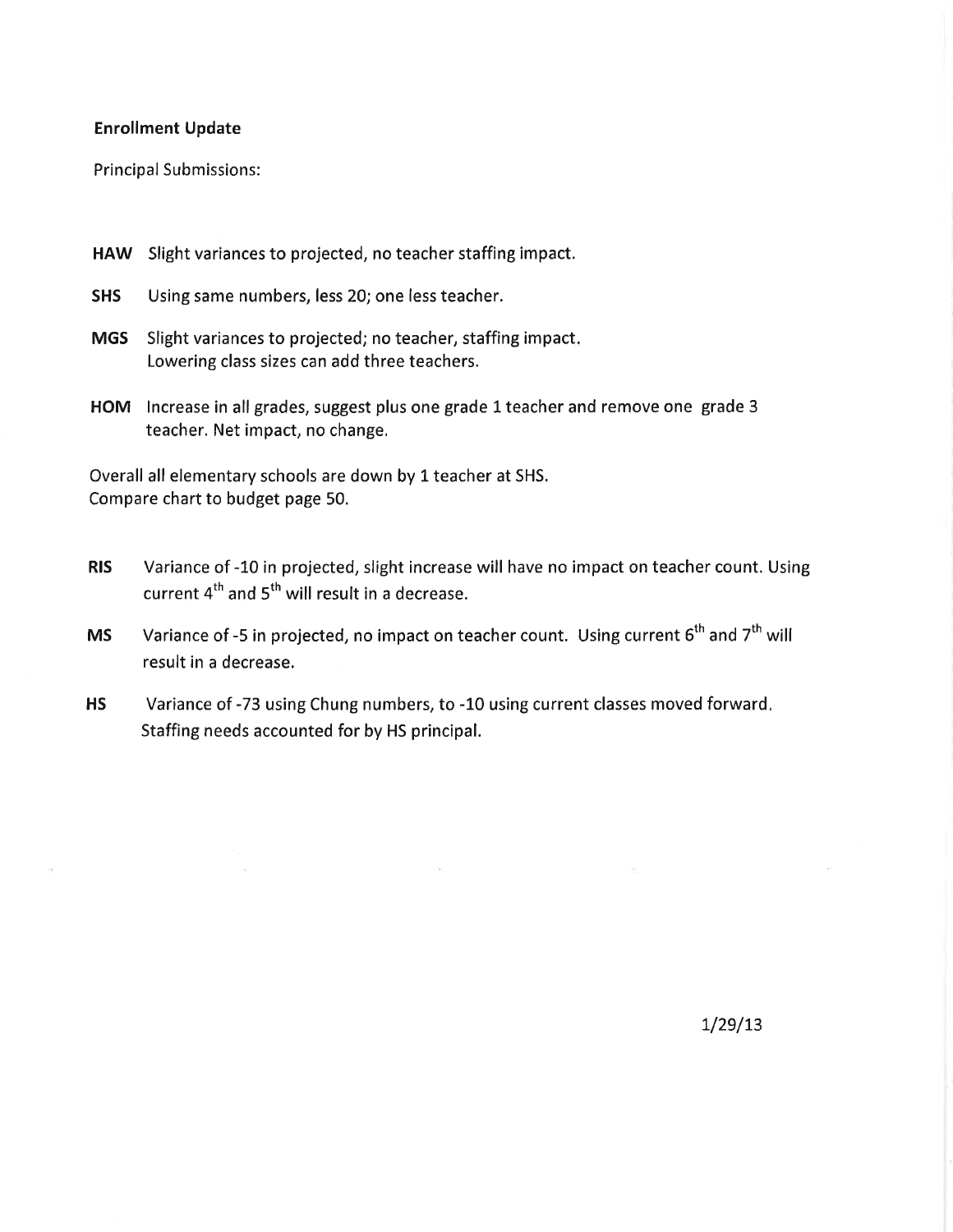#### Projected Enrollment and Staffing for Hawley 2013-2014

Kindergarten - 1 FTE for 3 FDK classes, I believe we could have more than 50 students.

Grade 1- 68 students based on an average of 18 new students each year. Keep four teachers. That would be classes of 17, 17, 17, 17. 3 special education students

Grade 2 – 75 students based on an average of  $4$  new students each year. Keep four teachers. This would be classes of 18, 19, 19, 19. **5 special education students** 

Grade  $3-87$  students based on an average of  $4\sqrt{\ }$ new students each year. Keep four teachers. This would be classes of 21, 22, 22, 22. **5 special education students** 

Grade 4 - 72 students based on an average of 1 new student each year. Keep four teachers. This would be classes of 18, 18, 18, 18. \*\*11 special education students (class size should be smaller based on needs)

Projections for 2013-2014

Grade  $1 - 48$  k plus 18 new = 68  $\sqrt{7}$ 

Grade  $2 - 71$  1<sup>st</sup> plus 4 new = 75 67

Grade  $3 - 83$  2<sup>nd</sup> plus 4 new = 87 80

Grade  $4-713$ <sup>rd</sup> plus 1 new=72  $g/$ 

Net Staffing Change =  $0$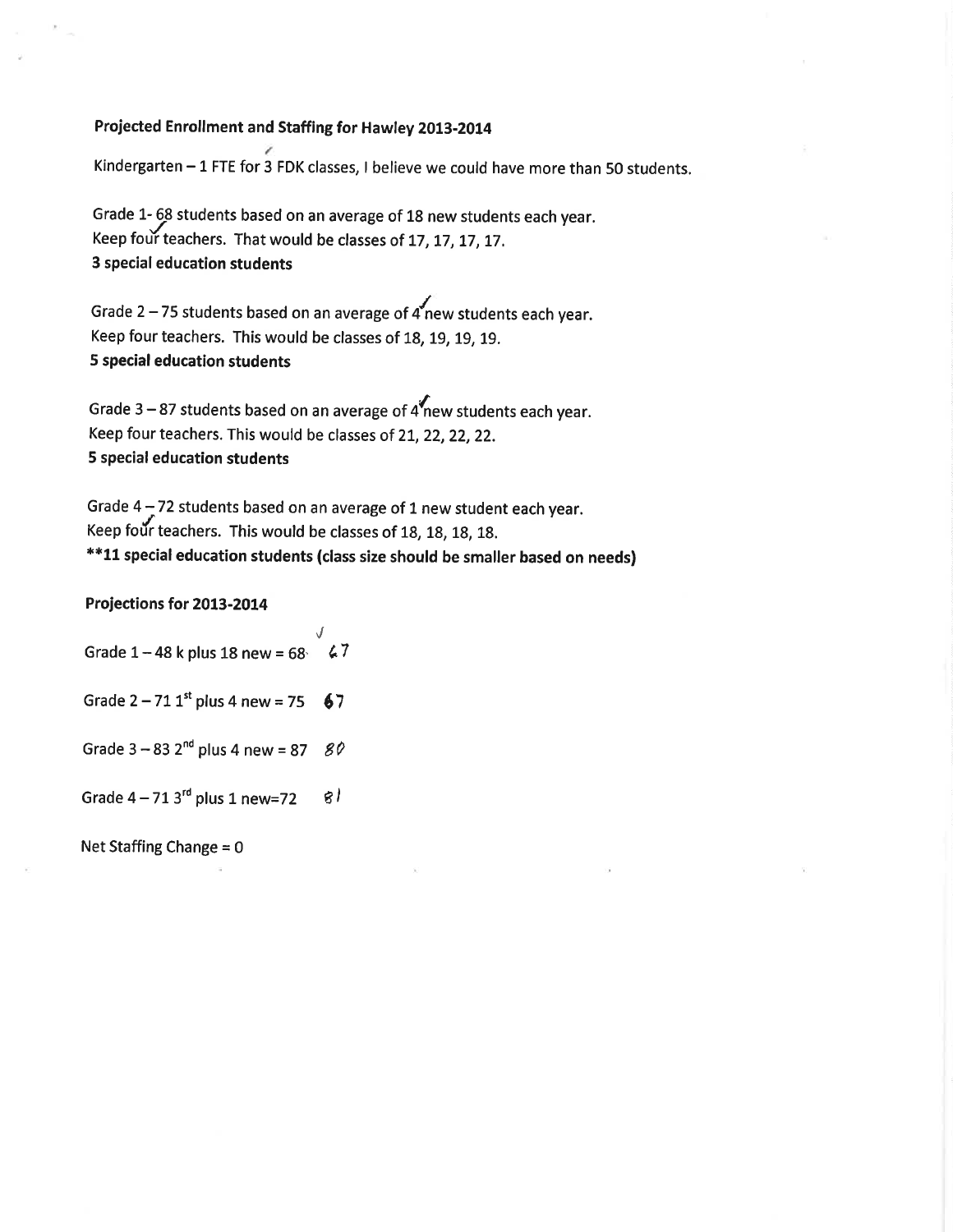|                      |                                                   |                | HAWLEY ENROLLMENT PR ROJECTIONS 2013-2014 |                           |              |
|----------------------|---------------------------------------------------|----------------|-------------------------------------------|---------------------------|--------------|
| <b>Grade</b>         |                                                   |                | <b>AVERAGE</b>                            |                           |              |
|                      | <b>Current Students</b>                           | Incoming       | <b>Projected Enrollment</b>               | <b>Spec. Ed. Students</b> | 504 Students |
| Kindergarten         |                                                   |                |                                           |                           |              |
|                      |                                                   |                |                                           |                           |              |
|                      |                                                   |                |                                           |                           |              |
| K into Grade 1       | 48                                                | $*18$          | 68                                        |                           |              |
| ** with 4 teachers   |                                                   |                | 17, 17, 17, 17                            |                           |              |
|                      |                                                   |                |                                           | $\overline{3}$            |              |
|                      |                                                   |                |                                           |                           |              |
| Grade 1 into Grade 2 | $\overline{71}$                                   | $*_{4}$        |                                           |                           |              |
| ** with 4 teachers   |                                                   |                | $\overline{75}$                           |                           |              |
|                      |                                                   |                | 18, 19, 19, 19                            | 5                         |              |
|                      |                                                   |                |                                           |                           |              |
| Grade 2 into 3       | 83                                                | $\overline{4}$ | 87                                        |                           |              |
| ** with 4 teachers   |                                                   |                | 21, 22, 22, 22                            | 5                         |              |
|                      |                                                   |                |                                           |                           |              |
|                      |                                                   |                |                                           |                           |              |
| Grade 3 into 4       | 71                                                | $\overline{1}$ | $\overline{72}$                           |                           |              |
| ** with 4 teachers   |                                                   |                | 18, 18, 18, 18                            | $6 + 2$ being             |              |
|                      |                                                   |                |                                           | evaluated                 |              |
|                      |                                                   |                |                                           |                           |              |
|                      | *Average incoming students-past 6 years at Hawley |                |                                           |                           |              |

187

 $\sim$  10

÷.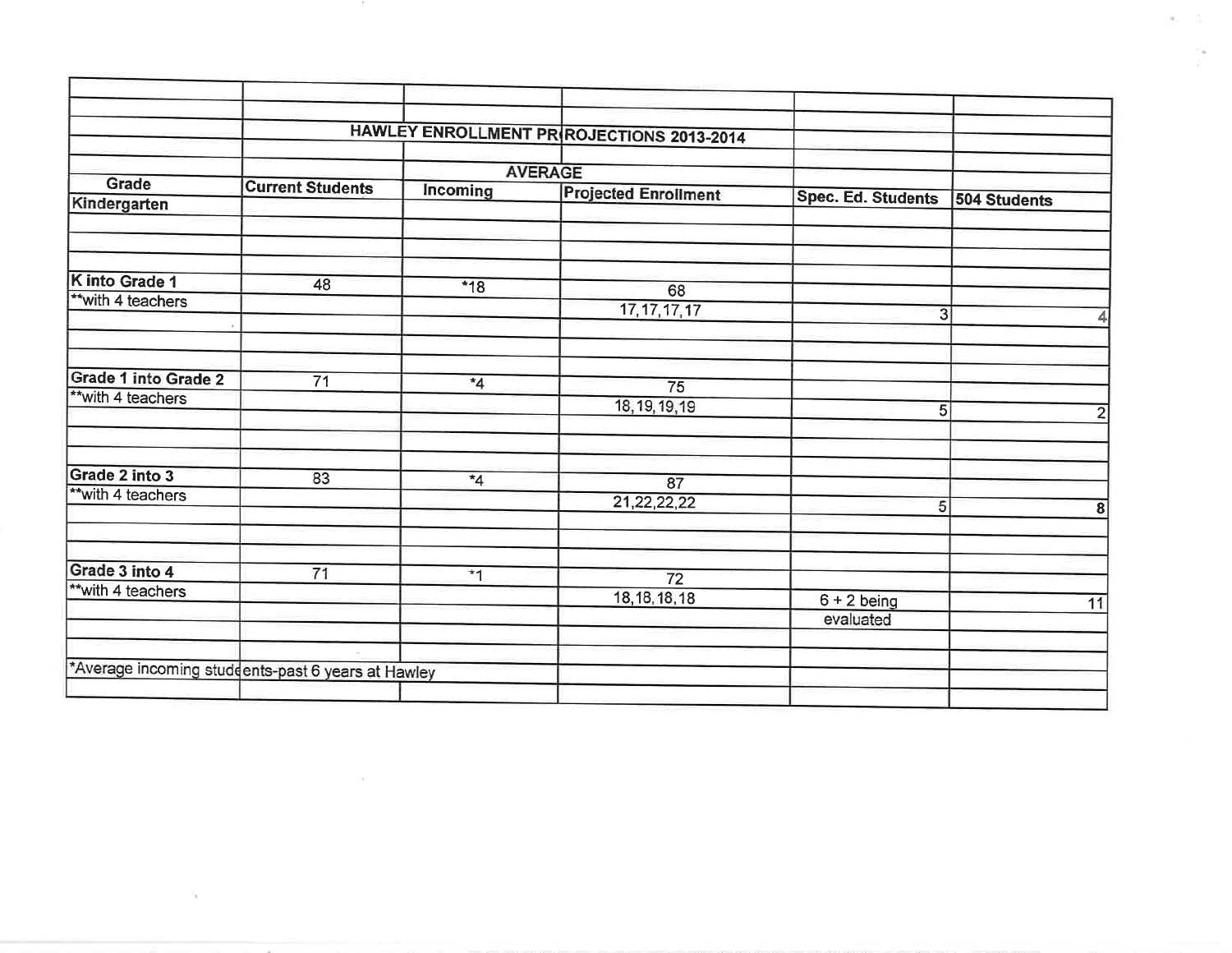| Grade                                       | <b>Current</b> | <b>Sections</b> | <b>Class sizes</b>                                   | Projected* 2013-14 | <b>Sections</b>                                   | <b>Class Sizes</b>                           |
|---------------------------------------------|----------------|-----------------|------------------------------------------------------|--------------------|---------------------------------------------------|----------------------------------------------|
|                                             |                |                 |                                                      |                    |                                                   |                                              |
| Kindergarten                                | 72             | 5               | 15, 14, 15, 14, 14                                   | $64*$ $*$          | 5 sections (12.8 avg)                             | 13, 13, 13, 13, 12                           |
|                                             |                |                 | 14.4 avg                                             |                    | 4 sections (16 avg)                               | 16, 16, 16, 16                               |
| Grade 1                                     | 84             | 5               | 17, 17, 16, 17, 17                                   | $86*$ v. 82        | 5 sections (17.2 avg)                             | 17, 17, 17, 17, 16                           |
|                                             |                |                 | 16.8 avg                                             |                    |                                                   |                                              |
| Grade 2                                     | 102            | 6               | 17, 17, 17, 17, 17, 17,                              | $84 - 85$          | 5 sections (16.8 avg) $\sim$                      | 17, 17, 17, 17, 16                           |
|                                             |                |                 | 17 avg                                               |                    |                                                   |                                              |
| Grade 3                                     | 97             | $\overline{4}$  | 25, 24, 24, 24                                       | $102 \times 10$    | 6 sections (17 avg)                               |                                              |
|                                             |                |                 | 24.25 avg                                            |                    | 5 sections (20.4 avg)                             | 17, 17, 17, 17, 17, 17<br>21, 21, 20, 20, 20 |
| Grade 4                                     | 94             | 4               | 24, 24, 23, 23                                       |                    |                                                   |                                              |
|                                             |                |                 | 23.5 avg                                             | 97.000             | 5 sections (19.4 avg)<br>4 sections (24.25 avg) - | 20, 20, 19, 19, 19<br>25, 24, 24, 24         |
|                                             | 449 total      |                 |                                                      | 433 Total          |                                                   |                                              |
| updated<br>01/22/13                         |                |                 |                                                      |                    |                                                   |                                              |
| $K = Dr$ . Chung's number                   |                |                 |                                                      |                    |                                                   |                                              |
| Grade 1 = current K plus typical enrollment |                |                 |                                                      |                    |                                                   |                                              |
|                                             |                |                 | Grades 2-4 = current numbers advanced on grade level |                    |                                                   |                                              |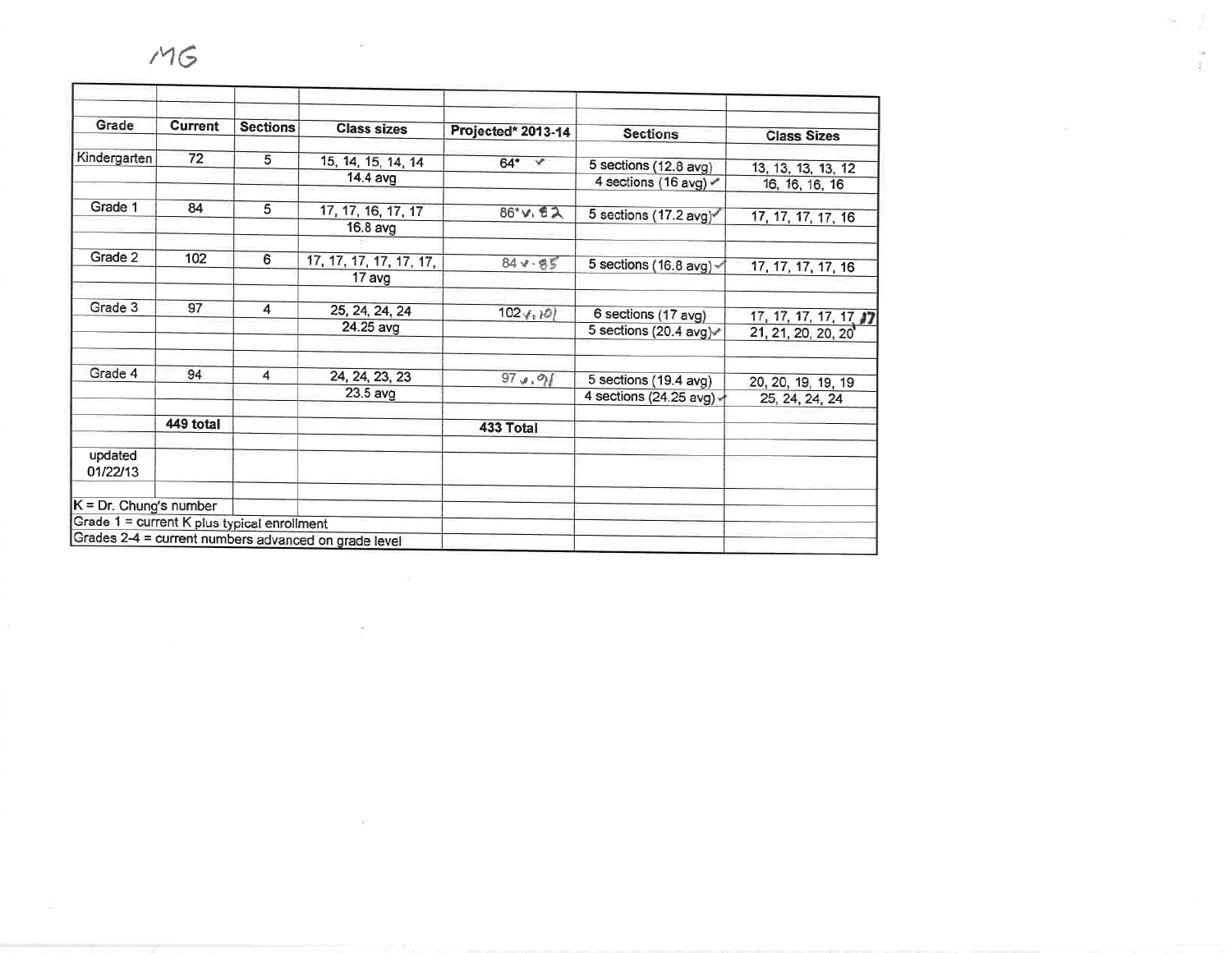

Ron Bienkowski< bienkowskir@newtown.k12.ct.us>

updated enrollment 1 message

Christopher Geissler< geisslerc@newtown.k12.ct.us> To: Ron Bienkowski <bienkowskir@newtown.k12.ct.us>

Wed, Jan 23, 2013 at 10:19 AM

Cc: Jo-Ann Peters <petersj@newtown.k12.ct.us>, Barbara Gasparine <gasparineb@newtown.k12.ct.us>, Janet Robinson <robinsonj@newtown.k12.ct.us>, Linda Gejda <gejdal@newtown.k12.ct.us>, Laura Altieri <altieril@newtown.k12.ct.us>

Attached is the updated enrollment for Middle Gate School (with projections for next year). I am also creating a version with notations to detail other considerations (ex. special needs, behavioral concerns) should there be questions or possible shifts in staffing.

Thanks. Chris

Enrollment as of 012213.xls 鄠  $33K$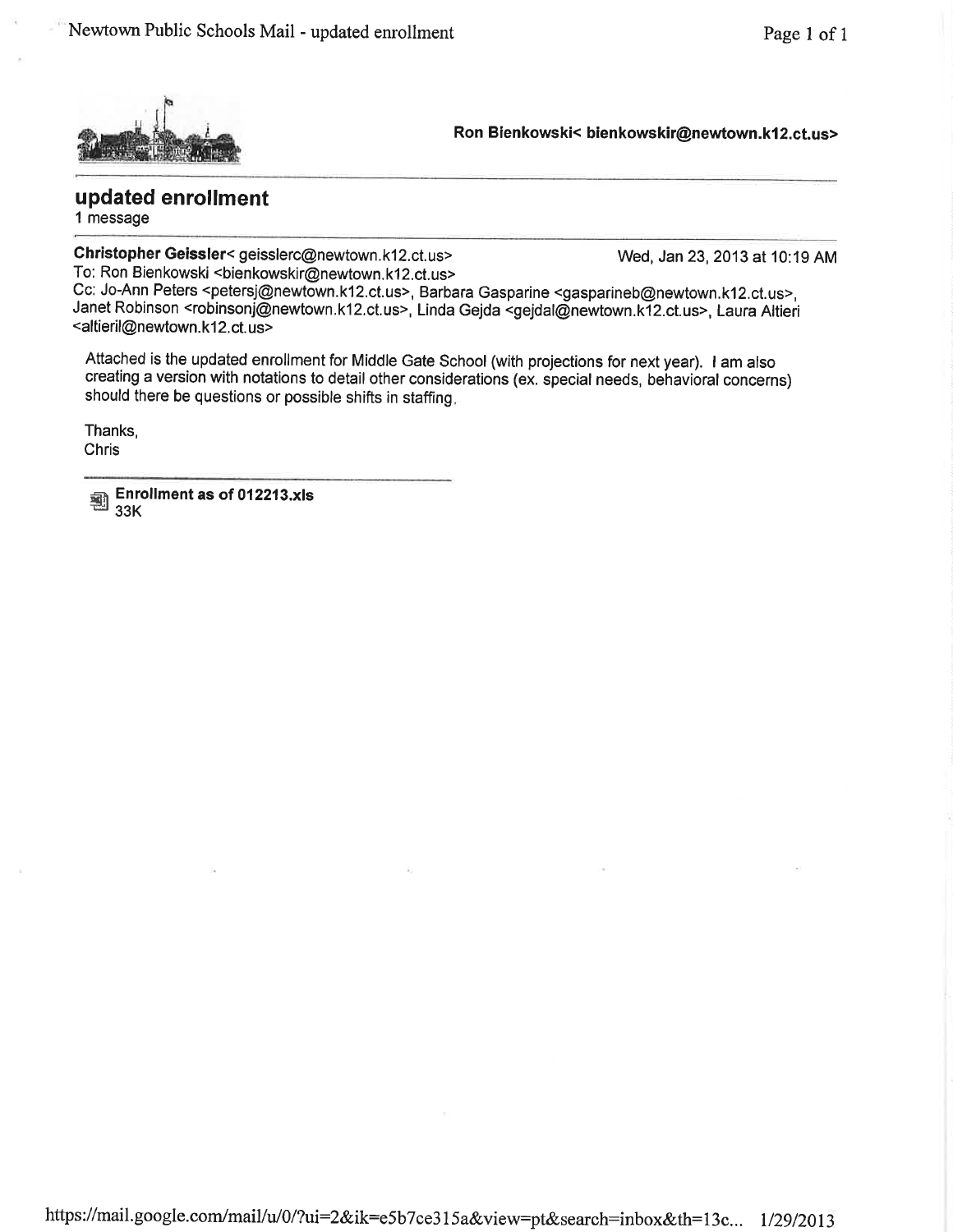#### Enrollment and Staffing for HOM Projected for 2013-14

Kindergarten:

Add 1 FTE for 3 FDK classes. I believe I will have more than 43 students. If we do not have FDK, I still would be surprised if we did not have enough students for 4 sessions. But, you never know.

evrient Grade 1:  $60$  Students  $\sqrt{.59}$  $+1$ 

Keep 4 teachers in this grade. That will give HOM 15 students per classroom with room for incoming new from private schools, as we typically get.

Grade 2:  $7\overline{2}$  Students v.  $6\overline{2}$ Keep 4 teachers. That will give HOM 18 per classroom.

Grade 3: 62 Students v. 75 Keep 3 teachers. That will give us classes of 20, 21, 21.

Grade 4: 58 Students. v. 51

Reduce this grade level by 1 teacher. That will give us classes of 19, 19, 20.

Net Change=0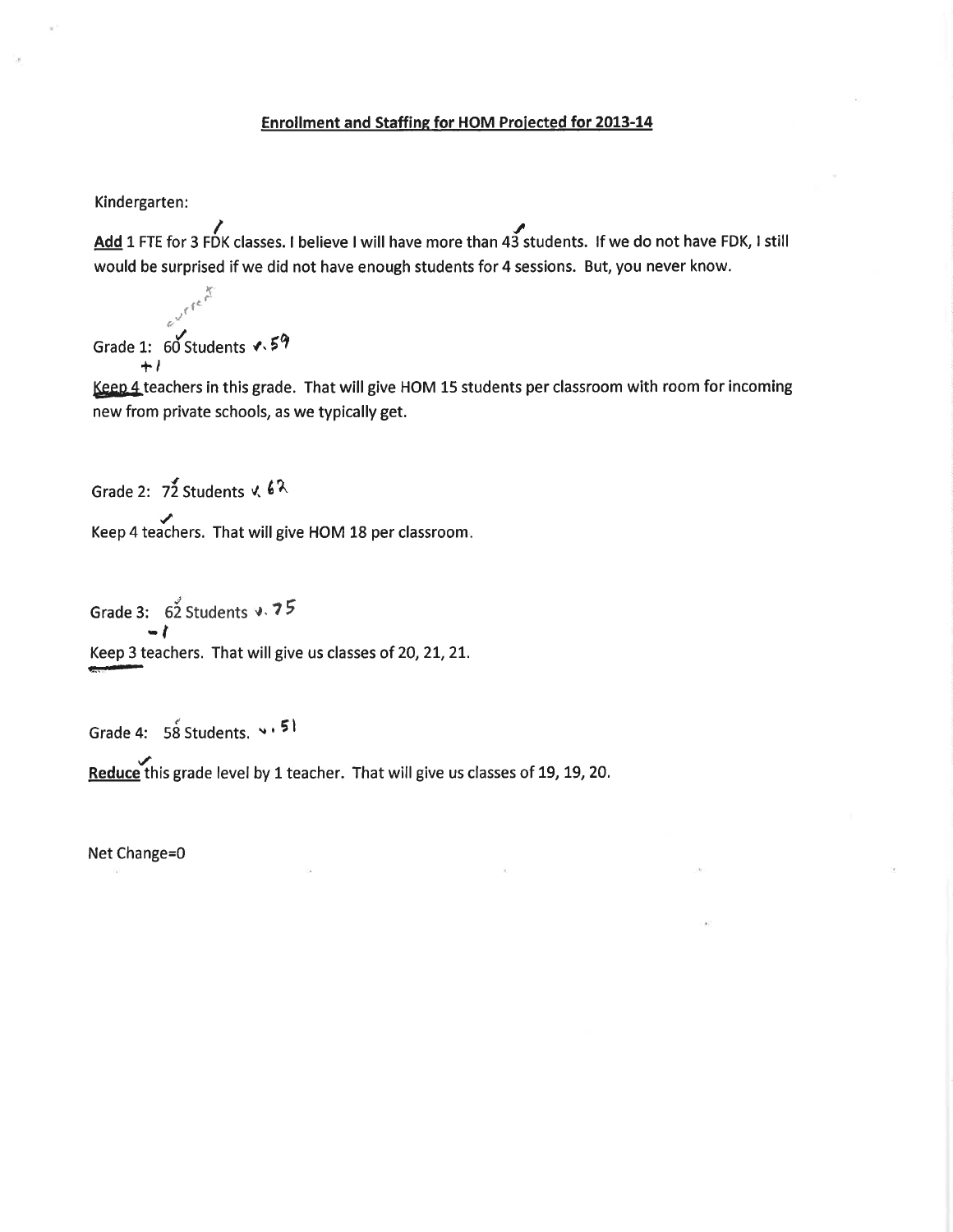$\sim$ 

ä

ü

 $\sim$ 

| <b>Grade</b>                          | <b>Current Students</b>    | <b>Average</b><br><b>Incoming</b> | <b>Average Not</b><br><b>Returning</b> | <b>Possible Students</b>     | <b>Included Students</b> |              |
|---------------------------------------|----------------------------|-----------------------------------|----------------------------------------|------------------------------|--------------------------|--------------|
| Kindergarten                          |                            |                                   |                                        | $***43-60$                   |                          |              |
| K into Grade 1                        | 60                         | $13*$                             |                                        |                              |                          |              |
| → With 4 Teachers                     |                            |                                   | $2*$                                   | 71<br>$\sqrt{.59}$           | 4                        | $H$ Teacher  |
| With 3 Teachers                       | 15, 15, 15, 15<br>20,20,20 |                                   |                                        | 17, 18, 18, 18<br>23, 24, 24 |                          |              |
|                                       |                            |                                   |                                        |                              |                          |              |
| <b>Grade 1 into Grade 2</b>           | 72                         | $6*$                              | $1*$                                   | 77<br>V.62                   | 8                        |              |
| <b>With 4 Teachers</b>                | 18, 18, 18, 18             |                                   |                                        | 19,19,19,20                  |                          | gaw2c        |
| With 3 Teachers $\sim$                | 24,24,24                   |                                   |                                        | 25,26,26                     |                          |              |
| <b>Grade 2 into Grade 3</b>           | 62                         | $6*$                              | $1*$                                   | $67$ $\sqrt{75}$             | 5                        | $-1$ Teacher |
| <b>With 3 Teachers</b>                | 20,20,21                   |                                   |                                        | 22, 22, 23                   |                          |              |
| With 2 Teachers                       | 31,31                      |                                   |                                        | 33,34                        |                          |              |
| <b>Grade 3 into Grade 4</b>           | 58                         | $5*$                              | $2*$                                   | 61 $\sqrt{5}$                | $\overline{9}$           |              |
| <b>With 4 Teachers</b>                | 14, 14, 15, 15             |                                   |                                        | 15, 15, 15, 16               |                          |              |
| With 3 Teachers $\blacktriangleright$ | 19,19,20                   |                                   |                                        | 20,20,21                     |                          | SAME-        |
|                                       |                            |                                   |                                        | ***Total=337-354             |                          |              |
| ***Preschool=18 as of 1/18/13         |                            |                                   |                                        |                              |                          |              |
|                                       |                            |                                   |                                        |                              |                          |              |
| * Average of past 6 years at HOM      |                            |                                   |                                        |                              |                          |              |
|                                       |                            |                                   |                                        |                              |                          |              |
|                                       |                            |                                   |                                        |                              |                          |              |